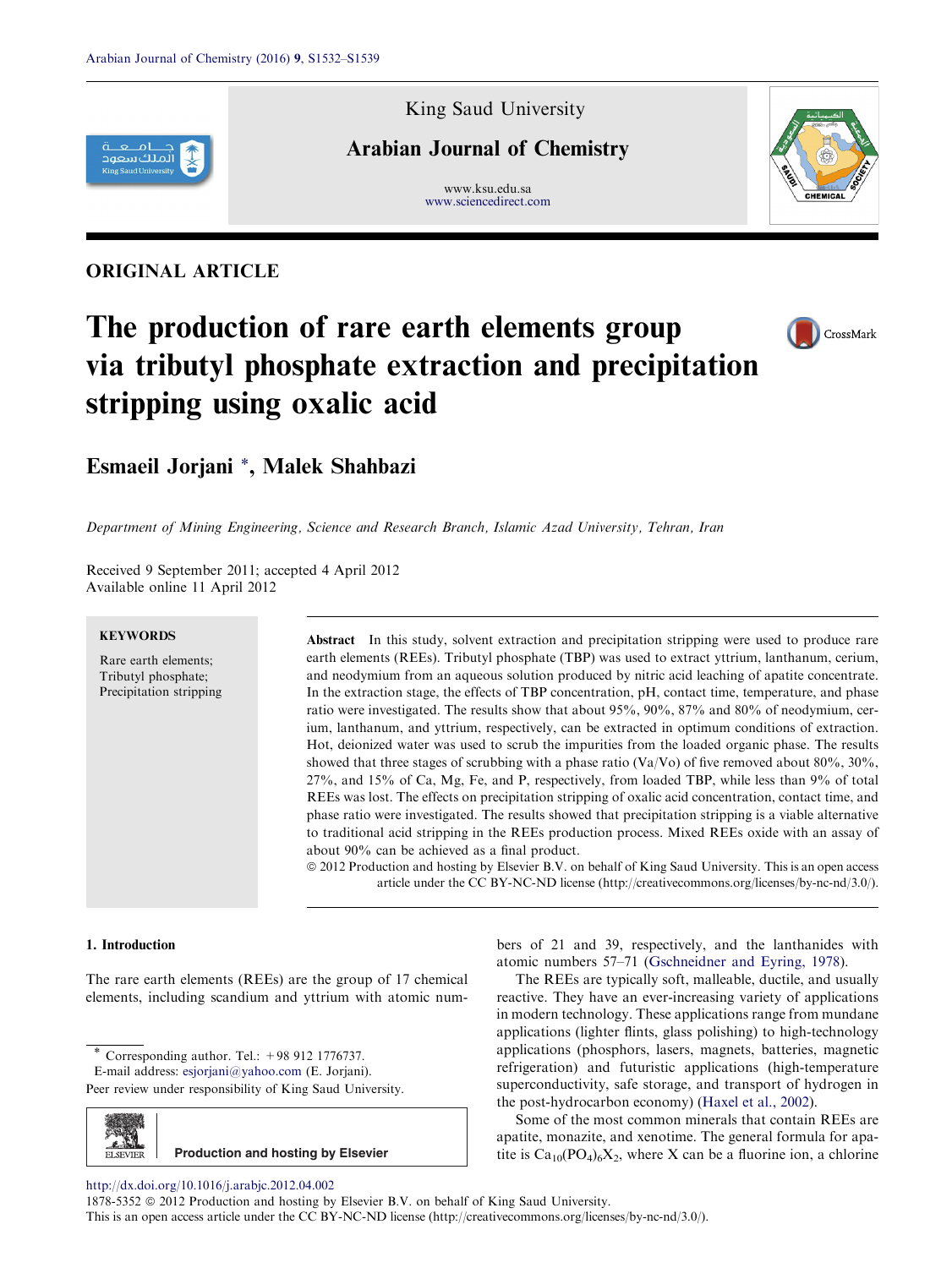ion, or a hydroxyl group ([Kanazawa and Kamitani, 2006\)](#page-6-0). Calcium can be substituted mainly by Na, Sr, Mn, and the REEs; the most common replacement for P is Si, coupled with a substitution of Ca by trivalent REE ions. Apatite, which contains an average of 0.1–0.8% of rare earth oxides, is the main source of phosphate fertilizers and phosphoric acid ([Li et al., 2006\)](#page-6-0).

Nitric, sulfuric, and hydrochloric acids have been used as leaching agents for the extraction of rare earth elements from apatite. When apatite is leached with  $HNO<sub>3</sub>$ , all the rare earths substituted in the apatite lattice for calcium ions are dissolved, and several processes are available to recover them from the pregnant leach liquor [\(Li et al., 2006](#page-6-0)).

Usually, the rare earths are recovered from leach liquor by solvent extraction and finally precipitated from the strip solution as rare earth oxalates. The oxalates are calcined in a furnace to yield a mixture of rare earth oxides. Also, fractional crystallization, fractional precipitation, ion exchange, and selective oxidation or reduction are used for separating individual rare earths ([Gupta and Krishnamurthy, 2005](#page-6-0)).

Different solvents, such as di(2-ethylhexyl)phosphoric acid (D2EHPA) [\(Xu et al., 1992; Giles et al., 1996; Nucciarone](#page-7-0) [et al., 2001; Geist et al., 1999](#page-7-0)), tri-n-butyl phosphate (TBP) and tri-n-octylphosphine oxide ([Cecconie and Freiser, 1990;](#page-6-0) [Majdan, 1994; Mathur and Choppin, 1998\)](#page-6-0), carboxylic acid derivatives ([Zheng et al., 1991; Du Preez and Preston, 1992](#page-7-0)), amines ([Gorski et al., 1991; Hirai and Komasawa, 1991; Pres](#page-6-0)[ton, 1996\)](#page-6-0), and ketones [\(Hirai and Komasawa, 1991; Abbruzz](#page-6-0)[ese et al., 1992](#page-6-0)), were used to extract REEs from aqueous solutions.

Solvents are used to extract the rare earth ions, which are usually stripped by mixing the solutions with aqueous mineral acids (typically, hydrochloric acid or nitric acid). This removes the rare earth ions from the organic phase, draws them into the aqueous acids, and, in turn, regenerates the extractant. Oxalic acid is added, and the rare earth elements are precipitated from the strip solution as oxalates. Then, the oxalates are calcined at high temperature to convert them into rare earth oxides [\(Smith, 2007](#page-7-0)).

In precipitation stripping, the stripping and precipitation steps are combined by mixing the organic phase, which is loaded with REEs, with an aqueous solution of a precipitating agent, usually oxalic acid. The rare earth elements are stripped from the organic phase directly as solid oxalate salts, as shown in Eq. (1):

$$
2REEs(HR2)(org) + 3H2C2O4(aq)
$$
  

$$
\rightarrow REEs2(C2O4)3(S) + 6H2R2(org)
$$
 (1)

Precipitation stripping, as an alternative to traditional acid stripping, can be feasible in industrial counter-current, solvent extraction processes and can reduce the amount of aqueous waste generated in an industrial facility [\(Smith, 2007](#page-7-0)).

Iran imports REEs. One of the by-products of the Chadormalu iron ore beneficiation plant in Iran is the apatite concentrate, which is rich in REEs [\(Jorjani et al., 2007, 2008,](#page-6-0) [2011](#page-6-0)).

The objectives of the present work are to: (1) optimize the TBP concentration, pH, contact time, temperature, and phase ratio to extract yttrium (Y), lanthanum (La), cerium (Ce), and neodymium (Nd) ions from the aqueous solution produced by nitric acid leaching of apatite concentrate; (2) optimize the type of scrubbing agent, the phase ratio, and the number of scrubbing stages; (3) optimize the oxalic acid concentration, contact time and phase ratio for precipitation stripping of the loaded organic phase and the preparation of oxalate salts of REEs. To our knowledge, no studies of the production of rare earth elements via precipitation stripping with TBP have been published.

#### 2. Materials and methods

## 2.1. Sampling and preparation of pregnant liquor

The sample used in this study was prepared from apatite concentrate obtained from the Chadormalu plant; the apatite concentrate is a byproduct of iron-ore production in the Chadormalu iron-ore beneficiation plant. A representative sample, for which  $80 \text{ wt.} %$  of the sample was made up of particles that were less than 50  $\mu$ m in diameter, was used for the characterization and leaching studies without any further size reduction. The results of the assay of the light and heavy rare earth elements in the apatite concentrate are shown in [Table 1](#page-2-0). As can be seen, La, Ce, Nd, and Y were the major rare earth constituents, so the evaluation of their recovery is the subject of the current work. The apatite sample was leached using a solution of 60% nitric acid at 60  $\degree$ C and a solid-to-liquid ratio of 30% with agitation for 30 min at 200 rpm ([Jorjani et al.,](#page-6-0) [2008](#page-6-0)). The main chemical reaction that occurs when apatite is leached with nitric acid is shown in the following equation:

$$
Ca_{10}(PO_4)_6F_{2(s)} + 20HNO_{3(aq)}\n\rightarrow 6H_3PO_{4(aq)} + 10Ca(NO_3)_2 + 2HF_{(g)}
$$
\n(2)

The slurry was filtered to remove the insoluble constituents, and the pregnant liquor (phosphoric acid), which contained the dissolved rare earth elements, was recovered. The chemical analysis of the pregnant liquor is shown in [Table 2.](#page-2-0)

#### 2.2. Extraction, scrubbing, and precipitation experiments

TBP supplied by Merck was used as the extracting agent. As an organophosphorus ester, TBP can extract rare earth ions  $(RE<sup>3+</sup>)$  from nitrate media according to the following reaction:

$$
RE^{3+}_{(aq)}+3NO^{-}_{3(aq)}+3TBP_{(org)}\rightarrow RE(NO_3)_3\cdot3TBP_{(org)}\hspace{1cm}(3)
$$

Kerosene was used as diluent. Different concentrations of extractant were prepared by dissolving various amounts of TBP in kerosene. The concentration of extractant, pH, temperature, contact time, and phase ratio were studied and optimized. The organic and aqueous phases were mixed in beakers with mechanical stirring at 200 rpm. When mixing was completed, the mixtures were transferred to a conical separating funnel for two-phase separation, and the aqueous phase was used for the analysis. All the elements in the aqueous phase, except fluorine and sulfur, were analyzed by inductively-coupled plasma atomic emission spectrometry (ICP–AES), Perkin Elmer Optima 7300 DV model; fluorine and sulfur were analyzed by ion chromatography, Metrohm 733 model and atomic absorption, Varian spectra AA 200 model, respectively.

Ammonium nitrate solution and deionized hot water were used to purify the loaded TBP and to remove undesirable loaded elements, such as calcium, iron, magnesium, and phosphorus.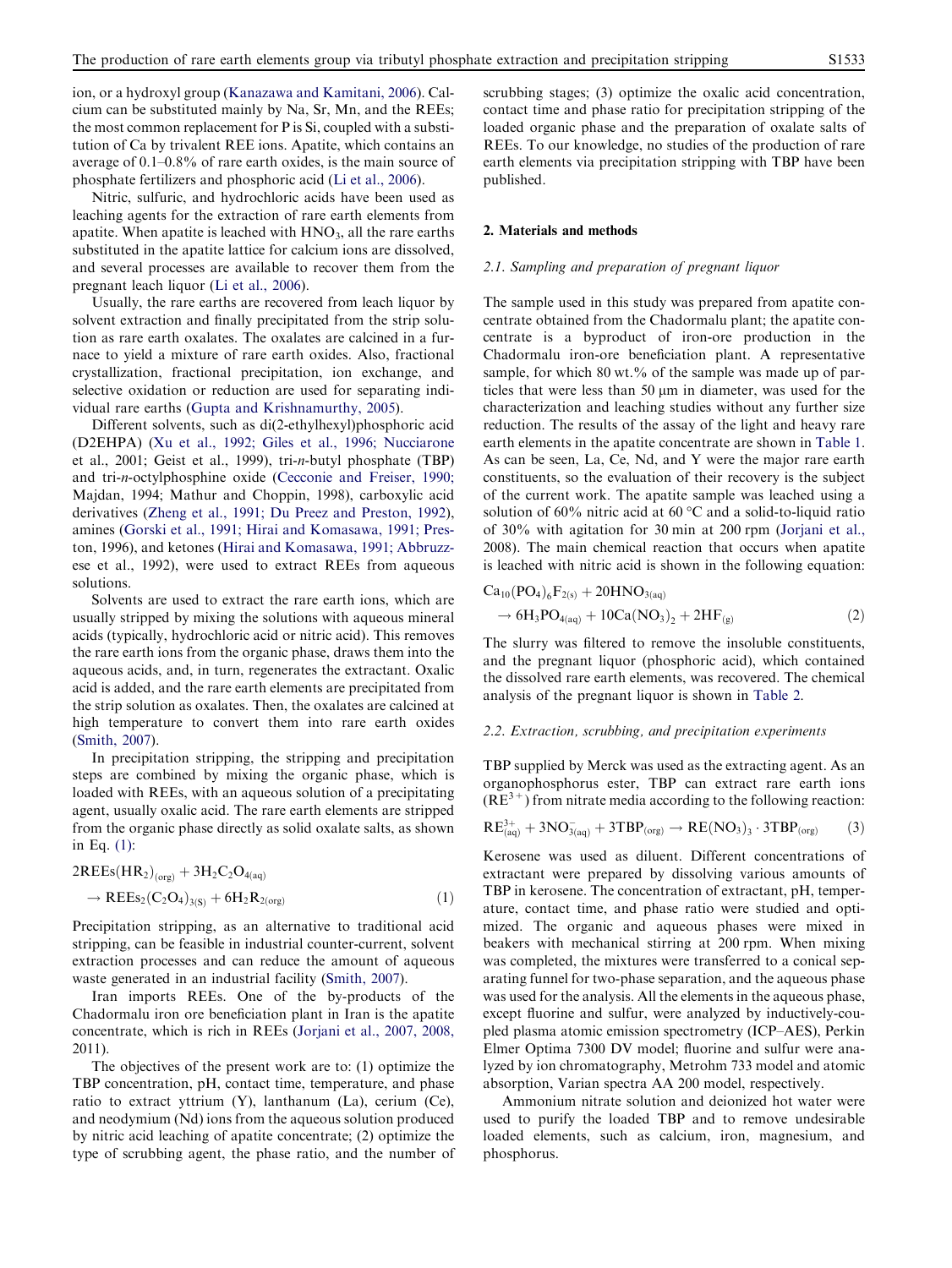| Heavy rare earth elements | Assay (ppm) | Assay $(\% )$ | Light rare earth elements | Assay (ppm) | Assay $(\% )$ |
|---------------------------|-------------|---------------|---------------------------|-------------|---------------|
| Gd                        | 233         | 16.61         | La                        | 1514        | 18.39         |
| Tb                        | 28.9        | 2.07          | Ce <sup>1</sup>           | 4204        | 51.1          |
| Dy                        | 145         | 10.34         | Pr                        | 455         | 5.52          |
| Ho                        | 24.2        | 1.73          | Nd                        | 1738        | 21.12         |
| Er                        | 63.2        | 4.51          | Sm                        | 293         | 3.58          |
| Tm                        | 7.76        | 0.55          | Eu                        | 24.5        | 0.29          |
| Yb                        | 40.9        | 2.9           | Total                     | 8229        | 100           |
| Lu                        | 4.94        | 0.35          |                           |             |               |
| Y                         | 855         | 60.94         |                           |             |               |
| Total                     | 1403        | 100           |                           |             |               |

| Table 2<br>Chemical analysis of pregnant liquor. |       |       |       |       |        |        |        |        |
|--------------------------------------------------|-------|-------|-------|-------|--------|--------|--------|--------|
| Element                                          | ∟a    |       | Nd    |       |        |        | Мg     |        |
| Assay (ppm)                                      | 223.2 | 670.8 | 392.2 | 161.2 | 28,055 | 1621.8 | 1621.8 | 55,939 |

The rare earth-loaded organic solution was scrubbed and then mixed with oxalic acid solution. The mixtures were allowed to settle until three distinct phases were noticeable (solid rare earth oxalate, aqueous precipitating solution, and stripped organic solution). The rare earth oxalate precipitates were separated from the two other phases and stirred in 10 ml of 2-propanol for 10 min to remove any organic contaminants. Finally, the washed oxalate was calcined at  $800\text{ °C}$  in ceramic crucibles for one hour, producing the rare earth oxides as a white powder. The powders were weighed and dissolved in 10 mL of 60% nitric acid solution and then analyzed for impurities.

<span id="page-2-0"></span> $T$ 

#### 3. Results and discussion

## 3.1. Extraction of rare earth elements

#### 3.1.1. Effect of TBP concentration

Y, La, Ce, and Nd were extracted by varying the concentrations of TBP from 0.73 to 3.65 mol  $L^{-1}$  dissolved in kerosene. The extraction experiments were conducted using 10 ml of the pregnant liquor and 10 ml of the organic phase (phase ratio of 1:1) at a temperature of 25  $\rm{^{\circ}C}$ , a contact time of 5 min, and initial  $[H^+]$  of the aqueous solution of 6.3 mol  $L^{-1}$ . [Fig. 1](#page-3-0) shows the effect of TBP concentration on the extraction of REEs. It is apparent that the extraction of REEs increases as the concentration of TBP increases. As it was mentioned by [Habashi](#page-6-0) [\(1999\)](#page-6-0) the distribution coefficient increases with increasing extractant concentration in the organic phase. Thus, the optimum concentration of TBP was considered to be 3.65 mol  $L^{-1}$ .

#### 3.1.2. Effect of  $[H^+]$

The extractions of REEs were conducted with  $[H^+]$  ranging from 0.5 to 6.3 mol  $L^{-1}$ . The  $[H^+]$  of the aqueous solution was adjusted using nitric acid and ammonia solutions. The precipitate forms when  $[H^+]$  reaches approximately 0.3 mol  $L^{-1}$ . Experiments to determine the appropriate  $[H^+]$  were performed under the conditions of an extractor concentration of 3.65 mol  $L^{-1}$ , a contact time of five minutes, a phase ratio of

1:1, and a temperature of 25 °C. [Fig. 2](#page-3-0) shows the results, which indicate that, the extraction of REEs decreases as the  $[H^+]$  increases. As shown, the optimum  $[H^+]$  can be selected as  $0.63 \text{ mol L}^{-1}$ .

#### 3.1.3. Effect of contact time

In this stage, the extraction of REEs was performed by mechanical stirring of two phases for various times, ranging from 1 to 9 min. The other parameters, i.e., TBP concentration of 3.65 mol  $L^{-1}$ ,  $[H^+]$  value of 0.63 mol  $L^{-1}$ , and phase ratio of 1:1 at a temperature of 25 °C, were used in this stage of the experiments. [Fig. 3](#page-3-0) shows the results, and it can be seen that the extraction of REEs increased as the contact time increased up to 5 min. However, when the contact time exceeded 5 min, the extraction of REEs was constant; therefore, the required time for extraction of REEs was determined to be 5 min.

#### 3.1.4. Effect of temperature

The extraction of REEs is usually a rapid, exothermic reaction at ambient temperature [\(Habashi, 1999\)](#page-6-0). In the current work, the effects of different temperatures, i.e., 25, 35, 45, and 55  $^{\circ}$ C, on the extraction of REEs were examined. The TBP concentration of 3.65 mol  $L^{-1}$ ,  $[H^+]$  value of 0.63 mol  $L^{-1}$ , phase ratio of 1:1, and contact time of 5 min were used in this stage of the experiments. [Fig. 4](#page-4-0) shows the results, and it can be seen that the extraction of REEs decreased slightly when temperature was increased; so, a temperature of  $25^{\circ}$ C was selected as the suitable temperature.

#### 3.1.5. Effect of phase ratio

The volume ratio of the two phases plays an important role in the extraction process. The ratio of organic to aqueous phase (Vo/Va) was changed from 1:4 to 3:1. The results are shown in [Fig. 5,](#page-4-0) and it can be seen that the extraction of REEs increased as the phase ratio increased from 1:4 to 2:1, after which it did not change significantly; so, a phase ratio of 2:1 was selected for the extraction stage.

[Peppard et al. \(1953, 1957\)](#page-7-0) studied the extractability of rare earths from an aqueous HCl phase and from an aqueous phase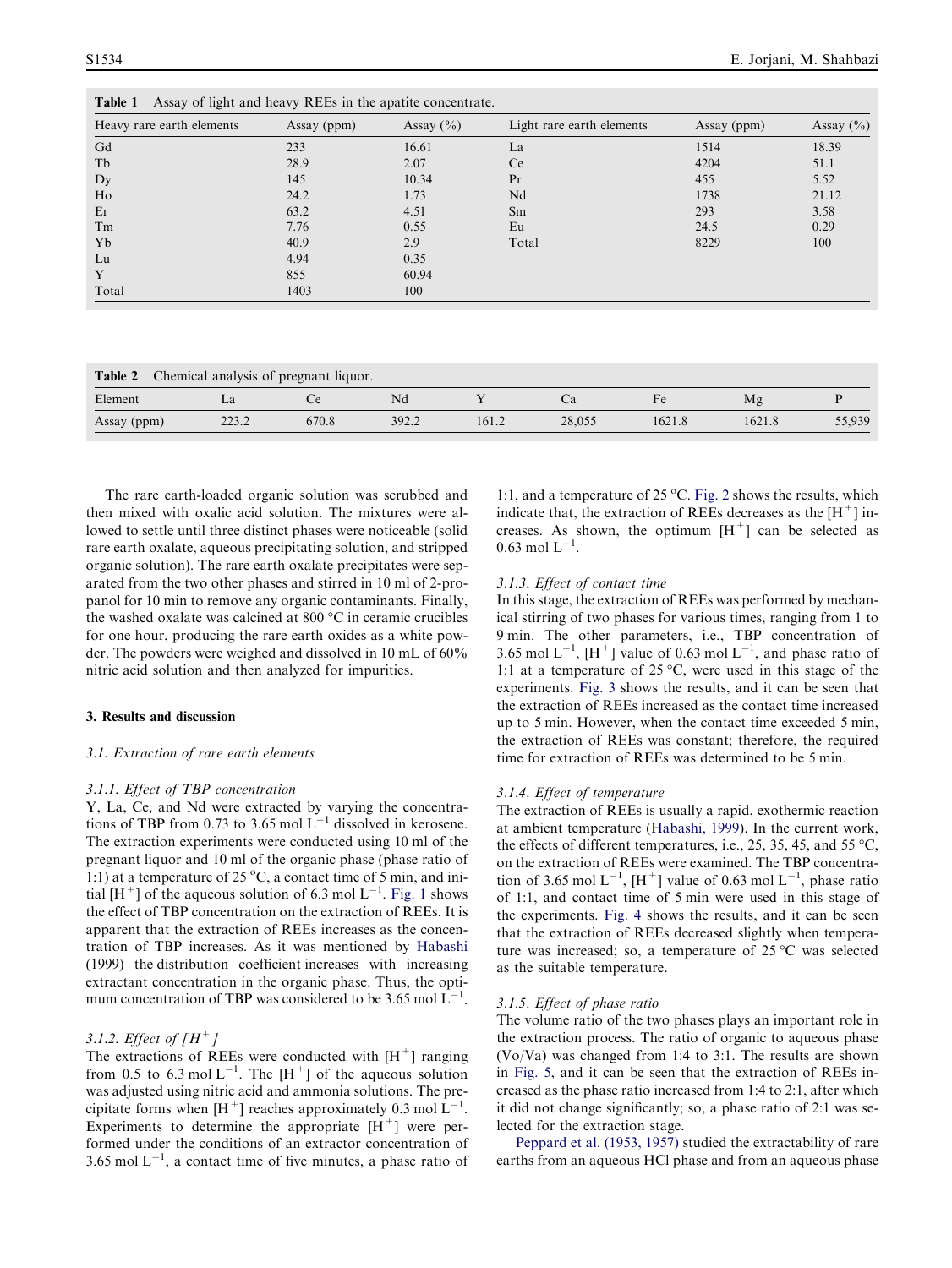<span id="page-3-0"></span>

**Figure 1** Extraction behavior of REEs as a function of TBP concentration;  $[H^+]$ : 6.3 mol L<sup>-1</sup>, contact time: 5 min, temperature: 25 °C, phase ratio: 1:1.



Figure 2 Effect of  $[H^+]$  on extraction of REEs by TBP; TBP concentration: 3.65 mol L<sup>-1</sup>, contact time: 5 min, temperature: 25 °C, phase ratio: 1:1.



Figure 3 Effect of contact time of TBP and aqueous solution on extraction of REEs; TBP concentration: 3.65 mol  $L^{-1}$ ,  $[H^+]$  value: 0.63 mol  $L^{-1}$ , phase ratio: 1:1, and temperature: 25 °C.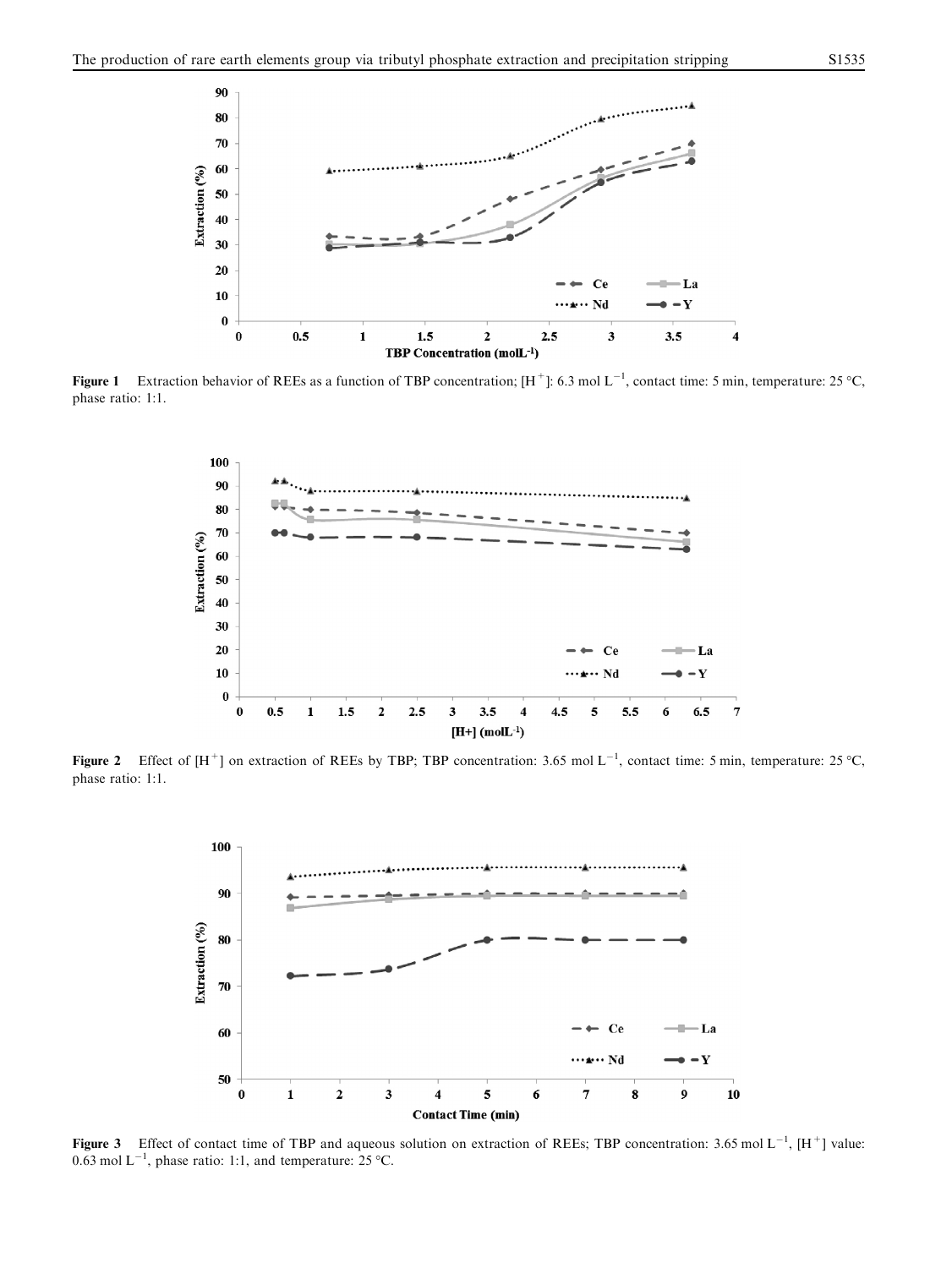<span id="page-4-0"></span>

**Figure 4** Effect of temperature on extraction of REEs by TBP; TBP concentration: 3.65 mol L<sup>-1</sup>, [H<sup>+</sup>]: 0.63 mol L<sup>-1</sup>, phase ratio: 1:1, and contact time: 5 min.



**Figure 5** Effect of phase ratio on extraction of REEs by TBP; TBP concentration: 3.65 mol L<sup>-1</sup>, [H<sup>+</sup>]: 0.63 mol L<sup>-1</sup>, contact time: 5 min, and temperature:  $25^{\circ}$ C.

containing 8 to 15.6 M HNO<sub>3</sub> by diluted and pure TBP and is shown to increase with increasing atomic number ([Peppard](#page-7-0) [et al., 1957, 1953\)](#page-7-0); their result is compatible with the current work results which is presented in [Figs. 1–5.](#page-3-0)

## 3.2. Scrubbing of loaded organic phase

Ammonium nitrate solution  $(3 \text{ mol L}^{-1})$  and deionized hot water (70  $\degree$ C) were used to scrub the loaded TBP. To compare these two scrubbing solutions, experiments were performed with an aqueous-to-organic phase ratio of 5 with a contact time of 5 min. The results are shown in Fig. 6, and it can be seen that the deionized hot water was more effective than the  $NH<sub>4</sub>NO<sub>3</sub>$  solution, especially for calcium removal.

The effect of phase ratio (deionized water: loaded organic phase) on the removal of undesirable elements was studied with various phase ratios from 2 to 10. The results are presented in [Fig. 7,](#page-5-0) and it can be seen that the removal of undesirable elements increased as the phase ratio increased from 2 to 5. But, when the phase ratio was increased above



Figure 6 Effects of  $NH<sub>4</sub>NO<sub>3</sub>$  and deionized water on the removal of impurities from the organic phase.

5, the removal of undesirable elements did not change noticeably; so, a phase ratio of 5 was selected for hot water scrubbing.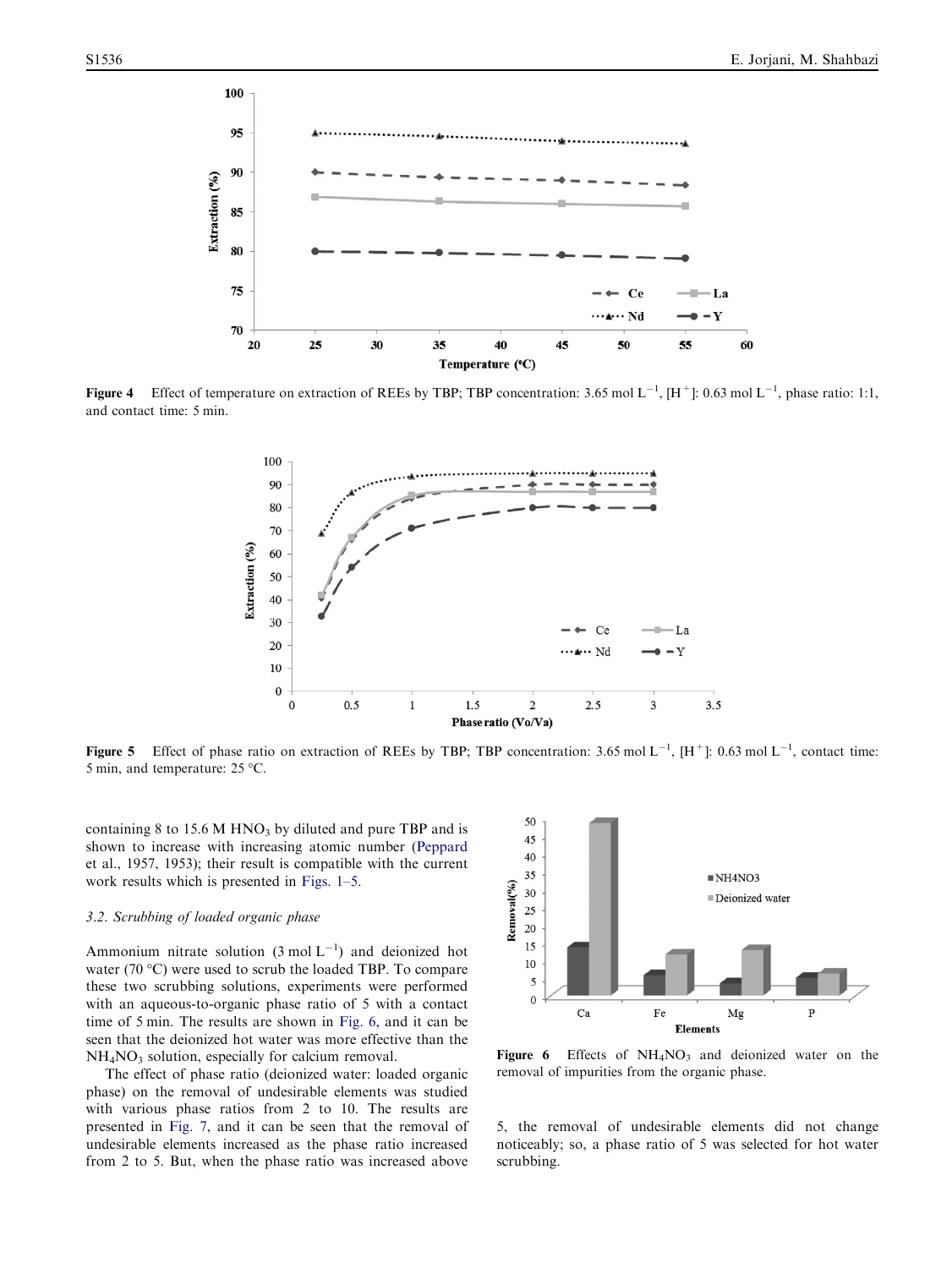<span id="page-5-0"></span>

Figure 7 Effect of deionized water-to-loaded organic phase ratio on the removal of impurities.

| Table 3    | Removal of impurities for different scrubbing times. |       |    |  |  |  |  |  |
|------------|------------------------------------------------------|-------|----|--|--|--|--|--|
| Element    | Number of times scrubbing was conducted              |       |    |  |  |  |  |  |
|            |                                                      |       |    |  |  |  |  |  |
| Ca<br>48.5 | 69.56                                                | 81.83 | 85 |  |  |  |  |  |
| Mg<br>13   | 22.21                                                | 30.48 | 32 |  |  |  |  |  |
| Fe         | 11.72<br>20.15                                       | 27.82 | 29 |  |  |  |  |  |
| 6.2<br>P   | 11.06                                                | 15.62 |    |  |  |  |  |  |

With one stage scrubbing, the removal of impurities was inadequate. Therefore, in order to increase the removal of impurities, scrubbing was repeated from one to four times. The results are listed in Table 3. When the scrubbing was repeated three times, more than 81, 30, 27, and 15 wt.% of calcium, magnesium, iron, and phosphorus, respectively, were removed (Table 3), while the losses of REEs were not significant (2.6%, 1.5%, 3.2%, and 1.6% for Nd, Ce, Y, and La, respectively). When the scrubbing was done more than three times, the removal of harmful elements only increased slightly (Table 3), but the loss of REEs increased significantly; so, a total of three scrubbings with hot water  $(70 °C)$  were selected as the optimum condition for scrubbing.

#### 3.3. Precipitation stripping

The effects of oxalic acid concentration, precipitation time, and phase ratio were evaluated, and the results are shown in [Tables 4–6](#page-6-0), respectively. Fig. 8 shows three distinct phases, i.e., solid rare earth oxalate, aqueous precipitating solution, and stripped organic solution produced after precipitation stripping. As shown in [Table 4](#page-6-0), increasing the concentration of oxalic acid increased the purity of rare earth oxides (REOs) in the precipitate. But, the effect of oxalic acid with concentrations greater than 10% was not impressive.

In order to determine the appropriate time to allow for precipitation to occur, the loaded organic phase was mixed with an equal volume of 10% oxalic acid solution for 10, 15, 30, and 60 min. As [Table 5](#page-6-0) shows, increasing the mixing time from 10 to 30 min increased the assay of REOs in precipitate. Increasing the time further did not improve the purity of the precipitate.

To evaluate the effect of organic-to-oxalic acid solution phase ratio, the experiments were performed using a 10% oxalic acid solution and phase ratios of 0.5, 1, and 2 with a contact time of 30 min. The results are shown in [Table 6](#page-6-0), which shows that increasing the phase ratio from 0.5 to 1 increased the percentage of content of REOs in the precipitate, after which it did not change significantly. So, a phase ratio of 1:1 was selected. [Table 7](#page-6-0) shows the results of the analysis of the final



Figure 8 Three distinct phases after precipitation stripping.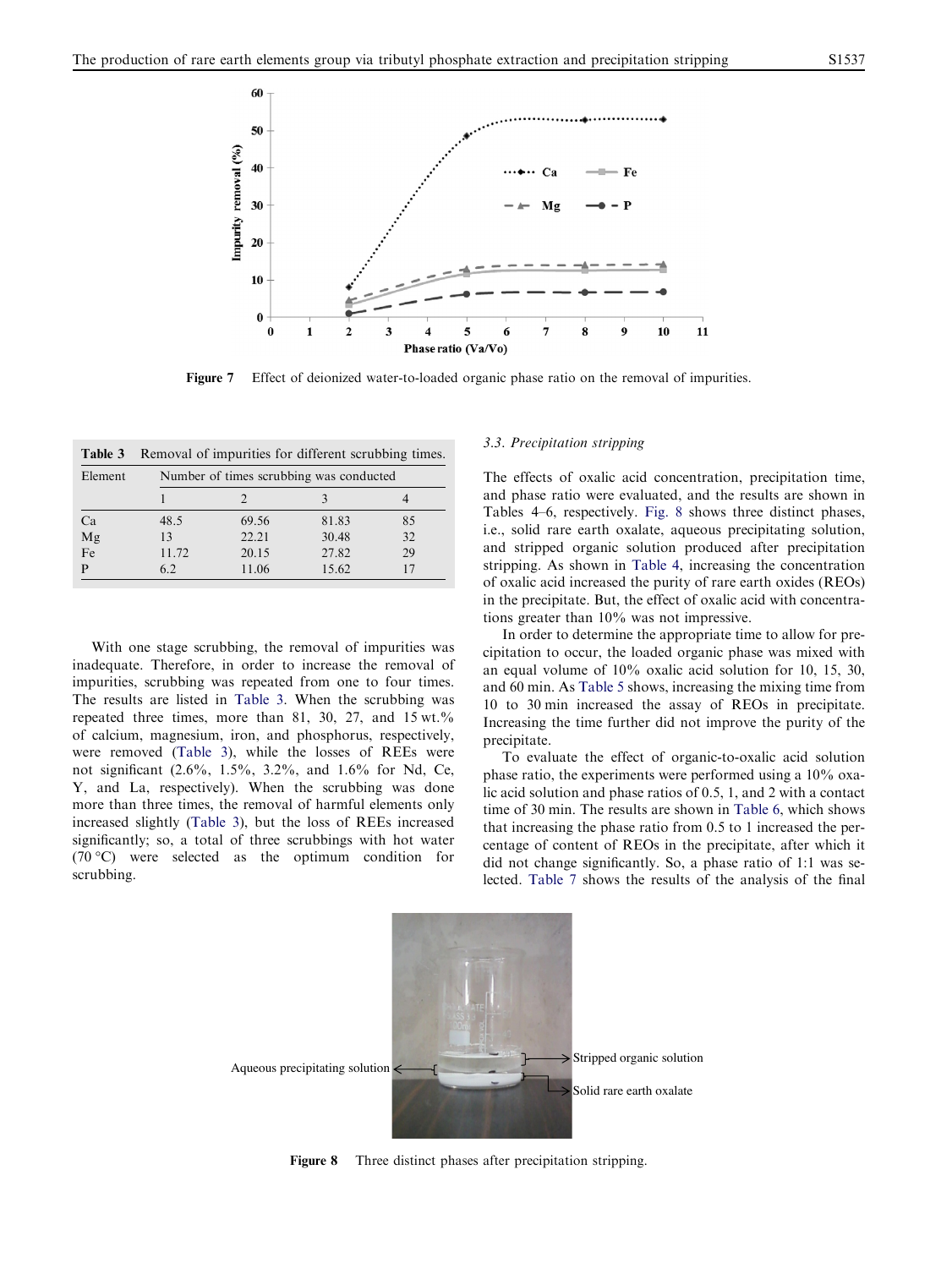<span id="page-6-0"></span>Table 4 Effect of oxalic acid concentration on REOs assay produced in precipitation stripping.

| Concentration of oxalic acid $(\% )$ 5 |  |                         | Saturated |
|----------------------------------------|--|-------------------------|-----------|
| RED(%)                                 |  | 61.23 89.28 89.12 89.27 |           |

|                             | <b>Table 5</b> Effect of precipitation time on REOs assay produced |    |    |    |  |  |
|-----------------------------|--------------------------------------------------------------------|----|----|----|--|--|
| in precipitation stripping. |                                                                    |    |    |    |  |  |
| Time (min)                  | 10                                                                 | 15 | 30 | 60 |  |  |

REO (%) 85.21 87.17 89.28 89.11

|                                                                                                 |  |  | <b>Table 6</b> Effect of phase ratio on REOs assay produced in |  |
|-------------------------------------------------------------------------------------------------|--|--|----------------------------------------------------------------|--|
| the contract of the contract of the contract of the contract of the contract of the contract of |  |  |                                                                |  |

| precipitation stripping. |       |       |       |  |  |
|--------------------------|-------|-------|-------|--|--|
| Vo/Va                    | 1:2   | 1:1   | 2:1   |  |  |
| RED(%)                   | 86.27 | 89.28 | 89.11 |  |  |

| Table 7       | Analysis of final REOs. |              |      |      |      |            |  |
|---------------|-------------------------|--------------|------|------|------|------------|--|
| Element       | Ca.                     | Fe <i>Fe</i> | Mφ   |      |      | <b>REO</b> |  |
| Assay $(\% )$ | 10.51                   | 0.06         | 0.04 | 0.05 | 0.06 | 89.28      |  |

REOs, indicating that the REOs with a purity of about 90% were achieved as the final product.

#### 4. Conclusions

- The extraction of four rare earth elements, i.e., Y, La, Ce, and Nd, by TBP from pregnant liquor prepared from apatite acid leaching was studied.
- Under optimum conditions of TBP concentration of 3.65 mol  $L^{-1}$ ,  $[H^+]$  of 0.63 mol  $L^{-1}$ , contact time of 5 min, organic-to-aqueous phase ratio of 2:1, and an ambient temperature  $(25 °C)$ , about 95%, 90%, 87%, and 80% of neodymium, cerium, lanthanum, and yttrium, respectively, were extracted into the organic phase. The extractability of rare earths from  $HNO<sub>3</sub>$  aqueous phase rose with increasing atomic number.
- Scrubbing of the organic phase to remove impurities was performed three times using hot, deionized water  $(70 °C)$ . About 80%, 30%, 27%, and 15% of Ca, Mg, Fe, and P, respectively, were removed from the loaded organic phase, while less than 9% of the REEs was lost.
- Precipitation stripping with 10% oxalic acid with a phase ratio (Vo/Va) of 1:1 and a contact time of 30 min, followed by calcination at  $800\,^{\circ}\text{C}$  can produce the REOs with about 90% purity.

#### Acknowledgments

The authors gratefully acknowledge the financial support provided by the Science and Research Branch of Islamic Azad University.

#### References

- Abbruzzese, C., Fornari, P., Massidda, R., Urbanski, T.S., 1992. Solvent extraction of lanthanum (III) and cerium (III) from aqueous chloride solutions by LIX 70. Hydrometallurgy 28, 179.
- Cecconie, T., Freiser, H., 1990. Extraction of tervalent lanthanides as hydroxide complexes with tri-n-octylphosphine oxide. Anal. Chem. 62 (6), 622.
- Du Preez, A.C., Preston, J.S., 1992. The solvent extraction of rare earth metals by carboxylic acids. Solv. Extr. Ion Exch. 10 (2), 207.
- Geist, A., Nitsch, W., Jae-II, K., 1999. On the kinetics of rare earth extraction into D2EHPA. Chem. Eng. Sci. 54, 1903.
- Giles, A.E., Aldrich, C., Van Deventer, J.S.J., 1996. Modelling of rare earth solvent extraction with artificial neural nets. Hydrometallurgy 43, 241.
- Gorski, B., Gorski, N., Beer, M., 1991. Extraction of Sc, Y, and lanthanides by quaternary ammonium salts. Solv. Extr. Ion Exch. 9 (4), 623.
- Gschneidner, K.A., Eyring, J., 1978. In: Handbook on the Physics and Chemistry of Rare Earths, Vol. 1. Elsevier, North Holland, Amsterdam, pp. xv–xxv.
- Gupta, C.K., Krishnamurthy, N., 2005. Extractive Metallurgy of Rare Earths. CRC press, Boca Raton London New York Washington DC, p. 159.
- Habashi, F., 1999. Text book of Hydrometallurgy, Laval University. Quebec, Canada, Second edition, p. 464.
- Haxel, G.B., Hedrick, J.B., Orris, J.J., 2002. Rare Earth Elements Critical Resources for High Technology. USGS Facts Sheet, 1.
- Hirai, T., Komasawa, I., 1991. Extraction and separation of rare earth elements by tri-n-octylmethyl ammonium nitrate and betadiketone using water-soluble complexing agent. J. Chem. Eng. Jpn 24 (6), 731.
- Jorjani, E., Bagherieh, A.H., Rezai, B., 2007. Determination of rare earth elements in products of Chadormalu Iron ore beneficiation plant (Iran) from beneficiation point of view. Iranian J. Chem. Chem. Eng. Int. Engl. Ed., Jahad Daneshgahi 26 (4), 11.
- Jorjani, E., Bagherieh, A.H., Mesroghli, Sh., Chehreh Chelgani, S., 2008. Prediction of yttrium, lanthanum, cerium, and neodymium leaching recovery from apatite concentrate using artificial neural networks. J. Univ. Sci. Technol. Beijing 15 (4), 367.
- Jorjani, E., Bagherieh, A.H., Chehreh Chelgani, S., 2011. Rare earth elements leaching from Chadormalu apatite concentrate: Laboratory studies and regression predictions. Korean J. Chem. Eng. 28 (2), 557–562.
- Kanazawa, Y., Kamitani, M., 2006. Rare earth minerals and resources in the world. J. Alloy. Compd. 408, 1339.
- Li, H., Guo, F., Zhang, Z., Li, D., Wang, Z., 2006. A new hydrometallurgical process for extracting rare earths from apatite using solvent extraction with P350. J. Alloy. Compd. 408–412, 995.
- Majdan, M., 1994. The separation factors of the lanthanides in the Ln(NO3)3–NH4NO3–TBP system. Effects of change in activity coefficients. Hydrometallurgy 35 (2), 179.
- Mathur, J.N., Choppin, G.R., 1998. Paraffin WAX-TOPO, an extractant for actinides and lanthanides. Solv. Extr. Ion Exch. 16 (3), 739.
- Nucciarone, D., Pagnucco, C. D., Jakovljevic, B., Rickelton, W. A. 2001. Synergistic and antagonistic behavior in the stripping of heavy rare earth elements from solvent mixtures containing phosphonic and phosphinic acids and trialkylphosphine oxides,